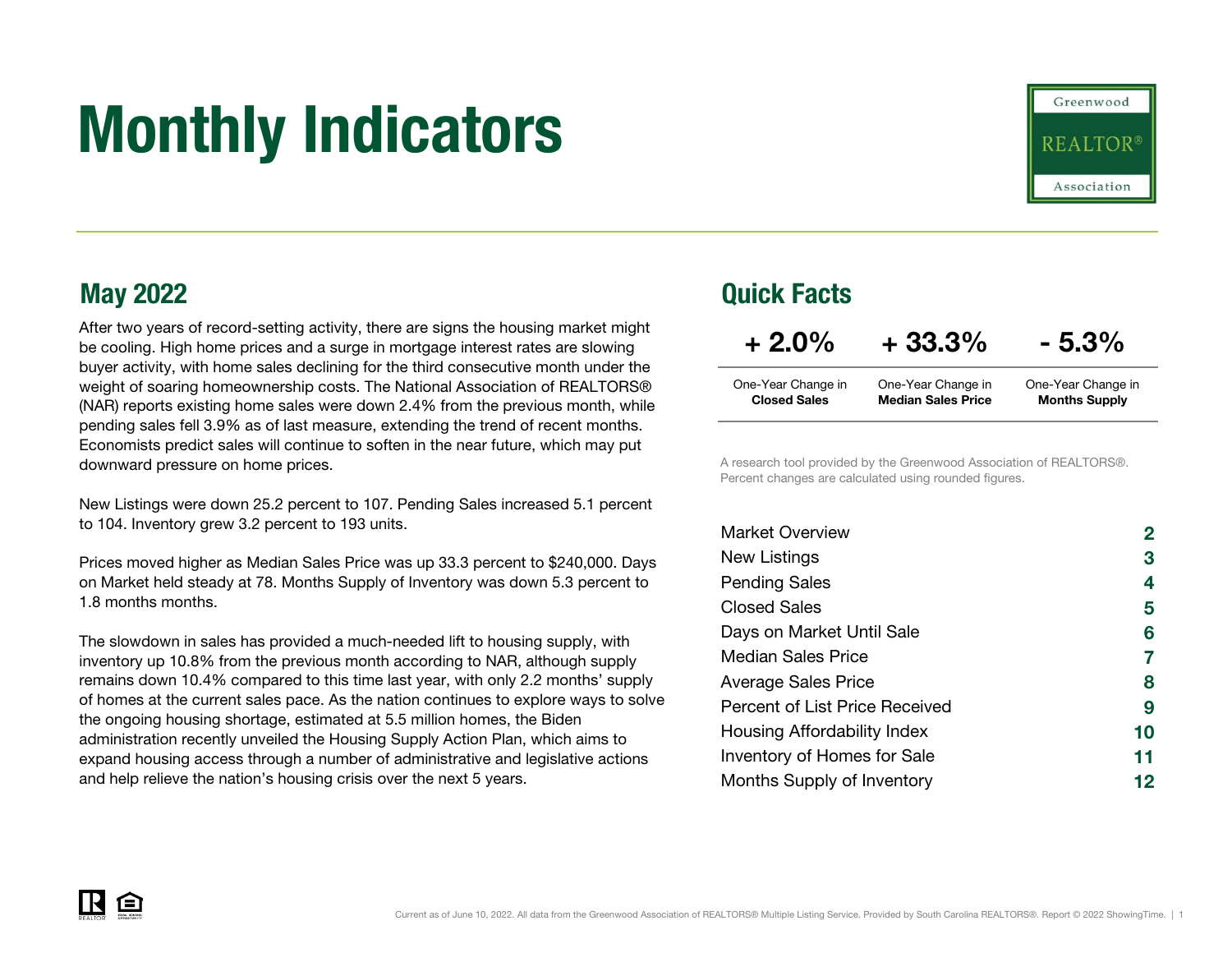### Market Overview

Key market metrics for the current month and year-to-date figures.



| <b>Key Metrics</b>                 | <b>Historical Sparkbars</b> |         |         | 05-2021   | 05-2022             | <b>Percent Change</b> | <b>YTD 2021</b> | <b>YTD 2022</b>     | <b>Percent Change</b> |
|------------------------------------|-----------------------------|---------|---------|-----------|---------------------|-----------------------|-----------------|---------------------|-----------------------|
| <b>New Listings</b>                | 05-2020                     | 05-2021 | 05-2022 | 143       | 107                 | $-25.2%$              | 543             | 586                 | $+7.9%$               |
| <b>Pending Sales</b>               |                             |         |         | 99        | 104                 | $+5.1%$               | 473             | 537                 | $+13.5%$              |
| <b>Closed Sales</b>                |                             |         |         | 99        | 101                 | $+2.0%$               | 422             | 472                 | $+11.8%$              |
| <b>Days on Market</b>              |                             |         |         | 78        | 78                  | 0.0%                  | 94              | 83                  | $-11.7%$              |
| <b>Median Sales Price</b>          |                             |         |         | \$180,000 | $$240,000 + 33.3\%$ |                       | \$189,450       | $$224,000 + 18.2\%$ |                       |
| <b>Average Sales Price</b>         |                             |         |         | \$233,870 | $$262,876$ + 12.4%  |                       | \$228,256       | $$254,901$ + 11.7%  |                       |
| <b>Pct. of List Price Received</b> |                             |         |         | 99.3%     | 97.5%               | $-1.8%$               | 98.2%           | 97.6%               | $-0.6%$               |
| <b>Housing Affordability Index</b> |                             |         |         | 132       | 99                  | $-25.0%$              | 125             | 106                 | $-15.2%$              |
| <b>Inventory of Homes for Sale</b> |                             |         |         | 187       | 193                 | $+3.2%$               |                 |                     |                       |
| <b>Months Supply of Inventory</b>  |                             |         |         | 1.9       | 1.8                 | $-5.3%$               |                 |                     |                       |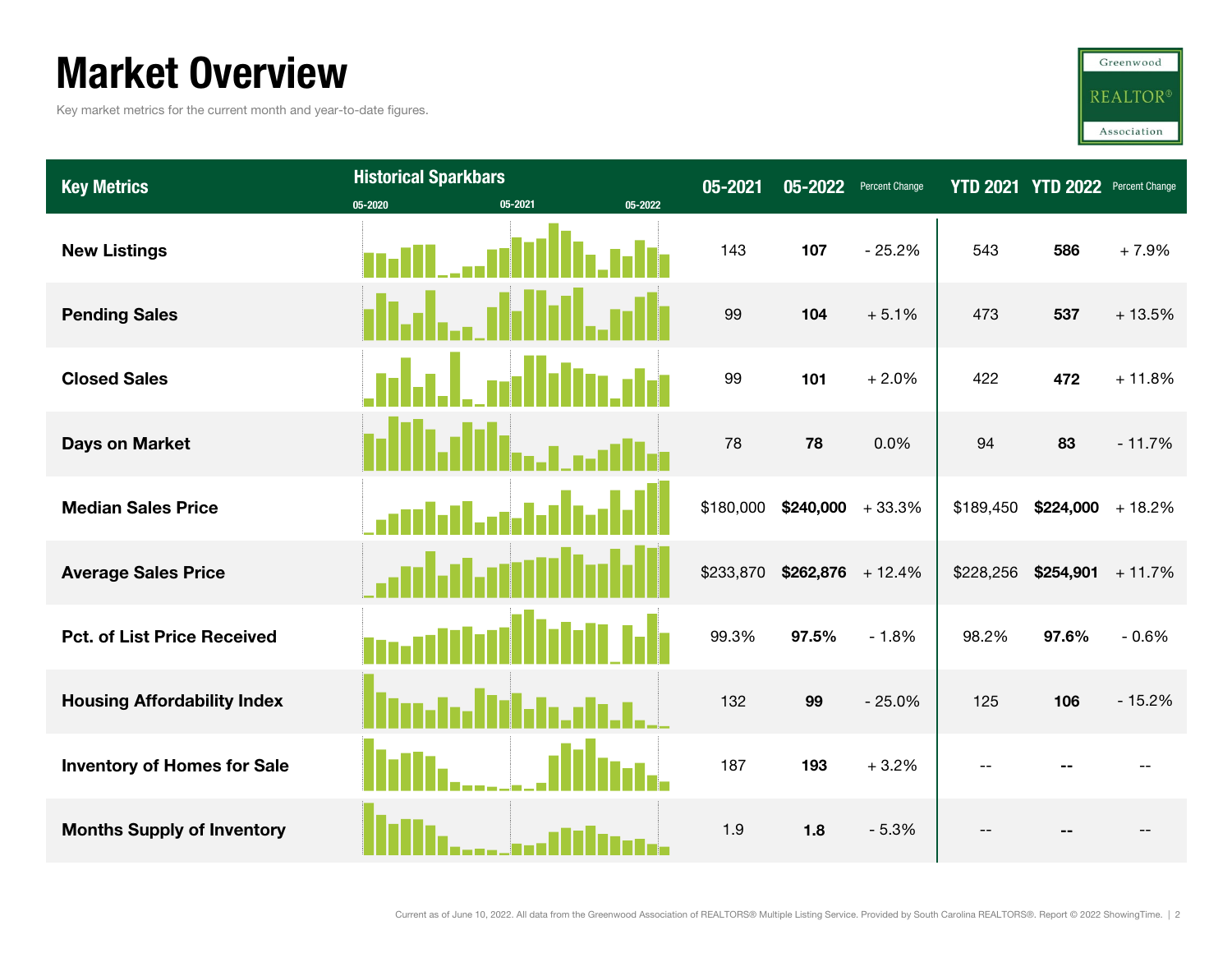### New Listings

A count of the properties that have been newly listed on the market in a given month.





#### Historical New Listings by Month

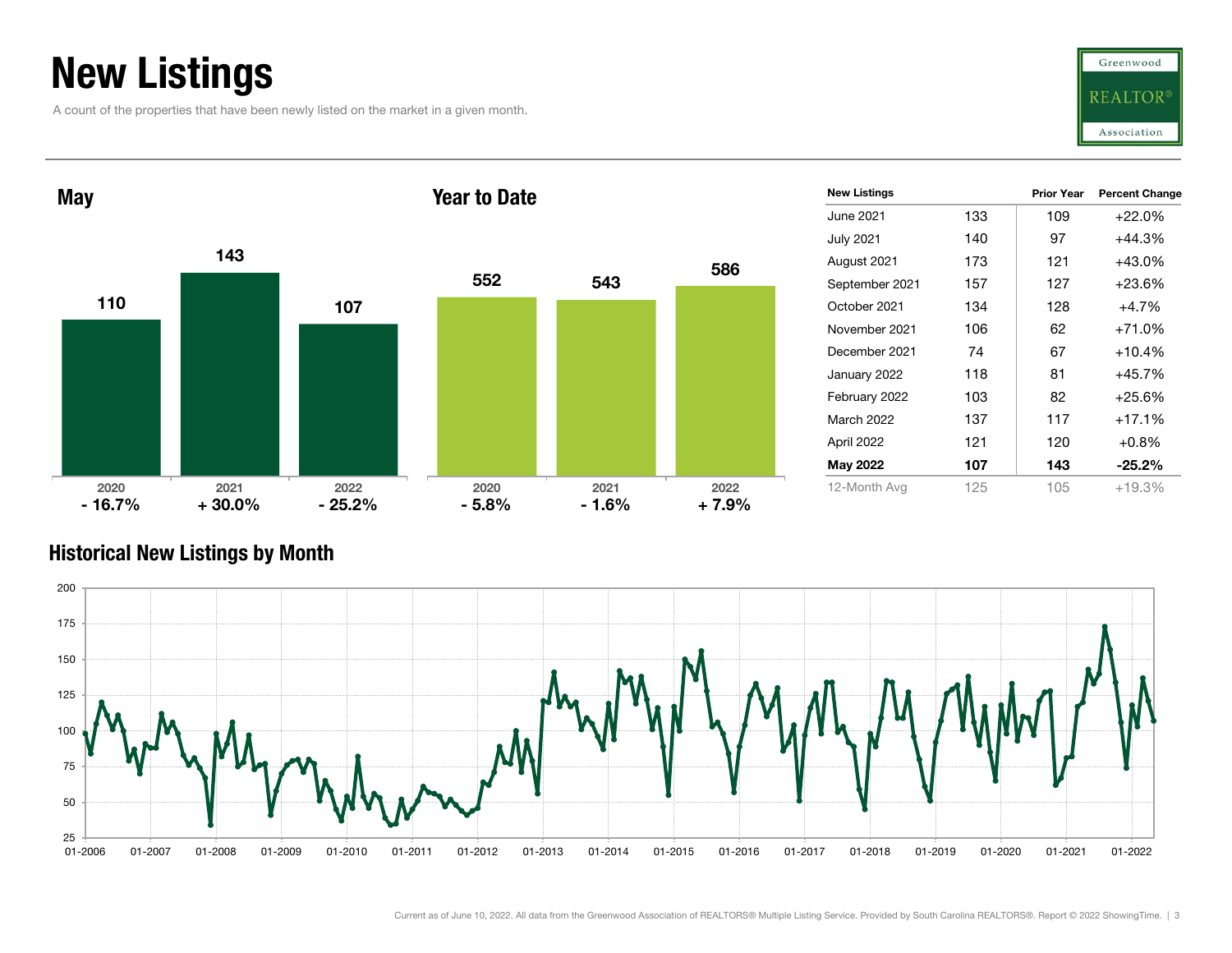### Pending Sales

A count of the properties on which offers have been accepted in a given month.





#### Historical Pending Sales by Month

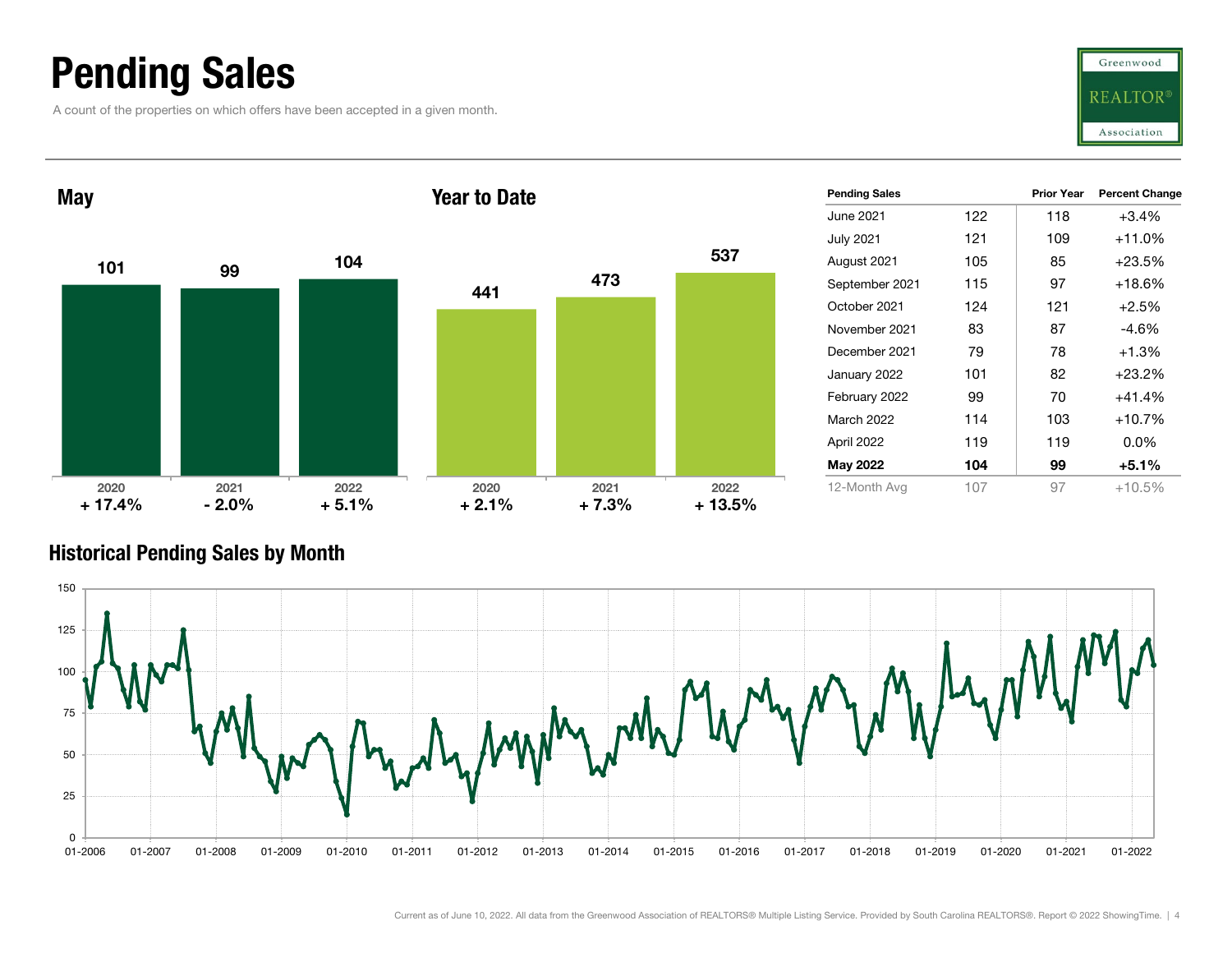### Closed Sales

A count of the actual sales that closed in a given month.





#### Historical Closed Sales by Month

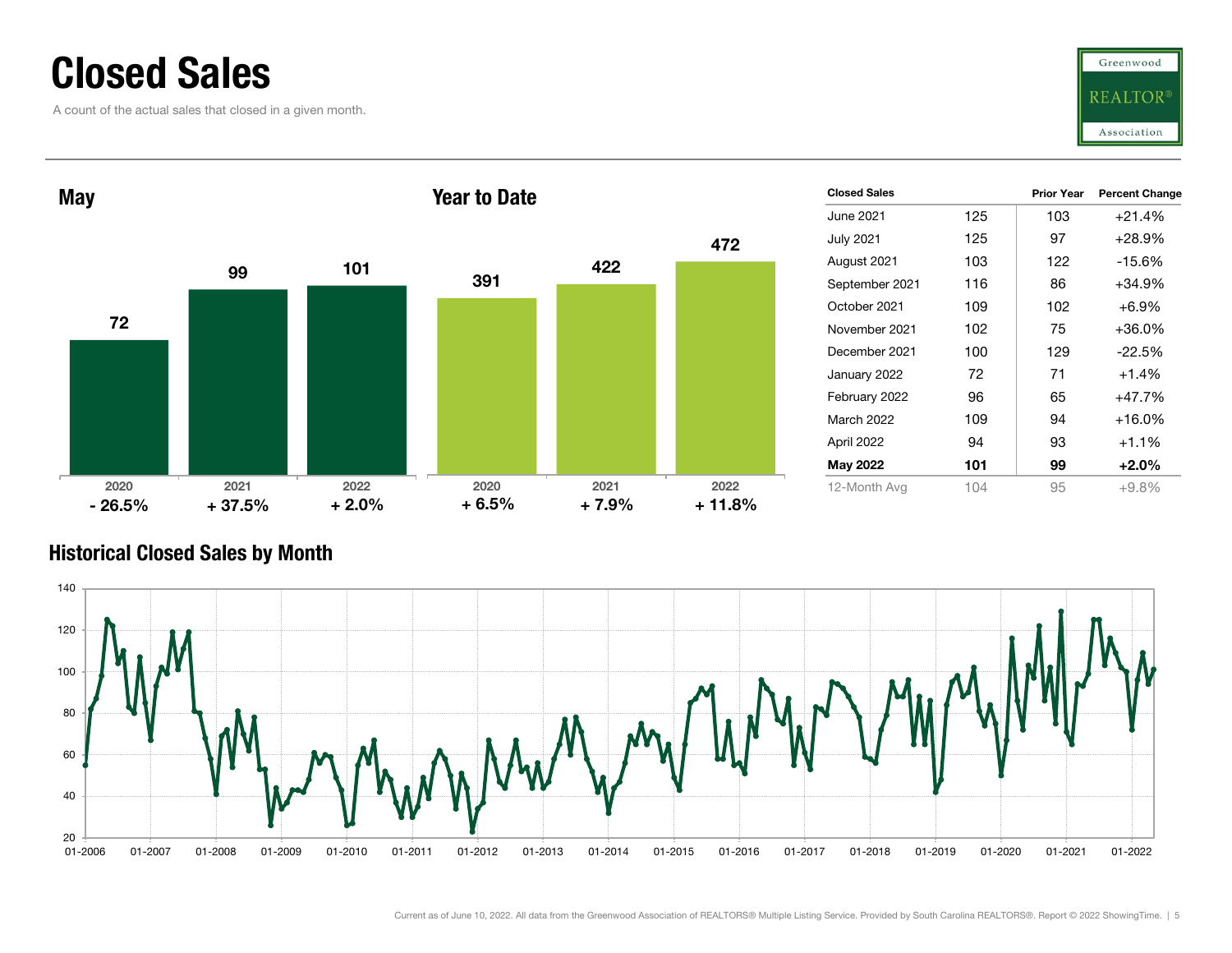### Days on Market Until Sale

Average number of days between when a property is listed and when an offer is accepted in a given month.





| Days on Market    |    | <b>Prior Year</b> | <b>Percent Change</b> |
|-------------------|----|-------------------|-----------------------|
| June 2021         | 75 | 89                | $-15.7%$              |
| July 2021         | 69 | 108               | $-36.1%$              |
| August 2021       | 83 | 103               | $-19.4%$              |
| September 2021    | 64 | 106               | $-39.6%$              |
| October 2021      | 75 | 97                | $-22.7%$              |
| November 2021     | 72 | 78                | $-7.7\%$              |
| December 2021     | 80 | 91                | $-12.1%$              |
| January 2022      | 85 | 103               | $-17.5%$              |
| February 2022     | 89 | 97                | $-8.2%$               |
| <b>March 2022</b> | 87 | 103               | $-15.5%$              |
| April 2022        | 77 | 92                | $-16.3%$              |
| May 2022          | 78 | 78                | $0.0\%$               |
| 12-Month Avg*     | 77 | 95                | $-18.9%$              |

#### Historical Days on Market Until Sale by Month

\* Average Days on Market of all properties from June 2021 through May 2022. This is not the average of the individual figures above.

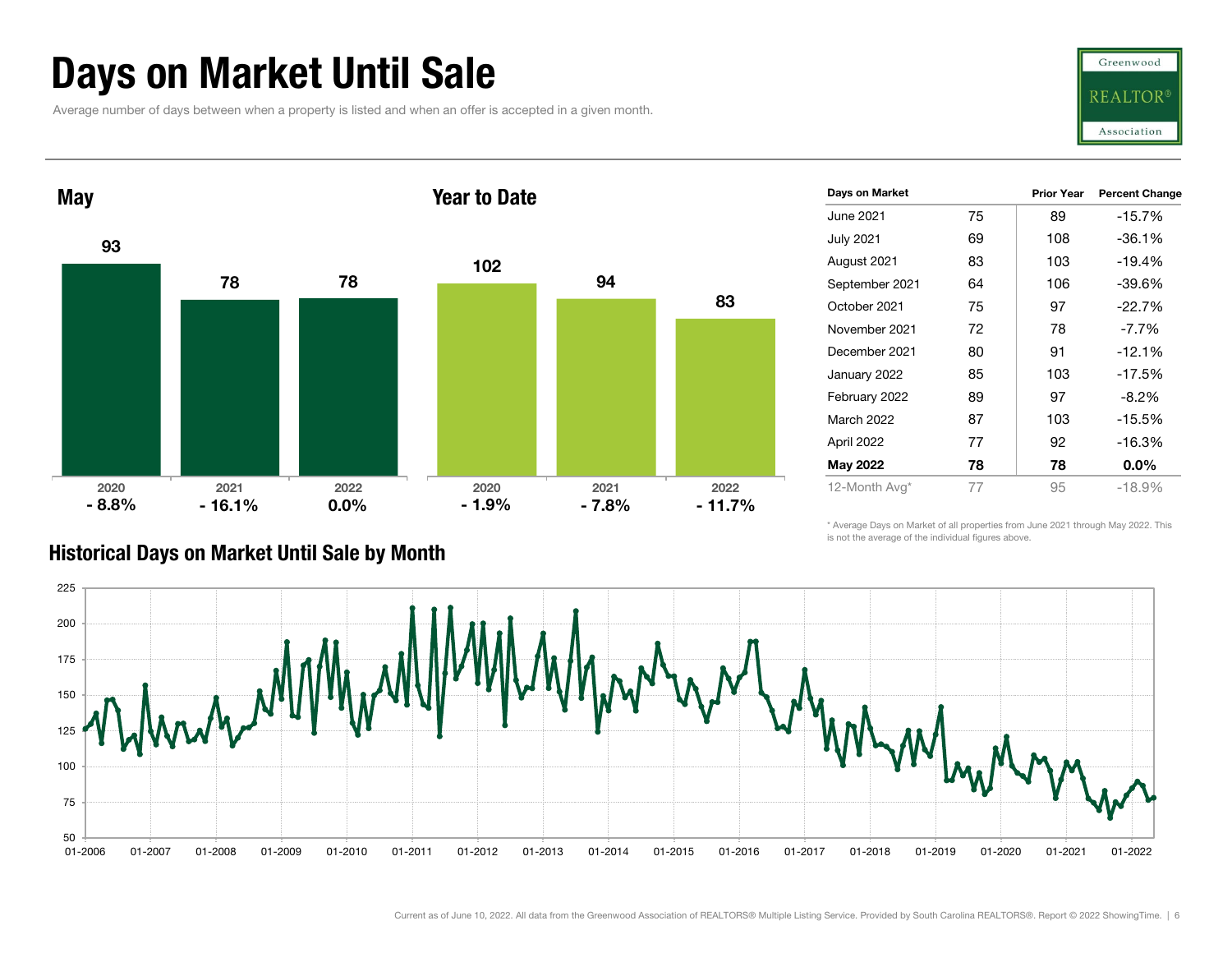### Median Sales Price

Point at which half of the sales sold for more and half sold for less, not accounting for seller concessions, in a given month.



May

#### Year to Date



| <b>Median Sales Price</b> |           | <b>Prior Year</b> | <b>Percent Change</b> |
|---------------------------|-----------|-------------------|-----------------------|
| June 2021                 | \$205,000 | \$177,500         | $+15.5%$              |
| <b>July 2021</b>          | \$184,950 | \$187,000         | $-1.1\%$              |
| August 2021               | \$201,000 | \$194,200         | $+3.5%$               |
| September 2021            | \$225,000 | \$194,450         | $+15.7%$              |
| October 2021              | \$200,000 | \$206,488         | $-3.1\%$              |
| November 2021             | \$185,500 | \$185,000         | $+0.3%$               |
| December 2021             | \$195,000 | \$200,000         | $-2.5%$               |
| January 2022              | \$225,000 | \$207,000         | $+8.7%$               |
| February 2022             | \$193,250 | \$173,000         | $+11.7%$              |
| <b>March 2022</b>         | \$225,000 | \$182,450         | +23.3%                |
| April 2022                | \$236,000 | \$190,000         | $+24.2%$              |
| May 2022                  | \$240,000 | \$180,000         | +33.3%                |
| 12-Month Med*             | \$205,000 | \$190,000         | $+7.9%$               |

\* Median Sales Price of all properties from June 2021 through May 2022. This is not the median of the individual figures above.



#### Historical Median Sales Price by Month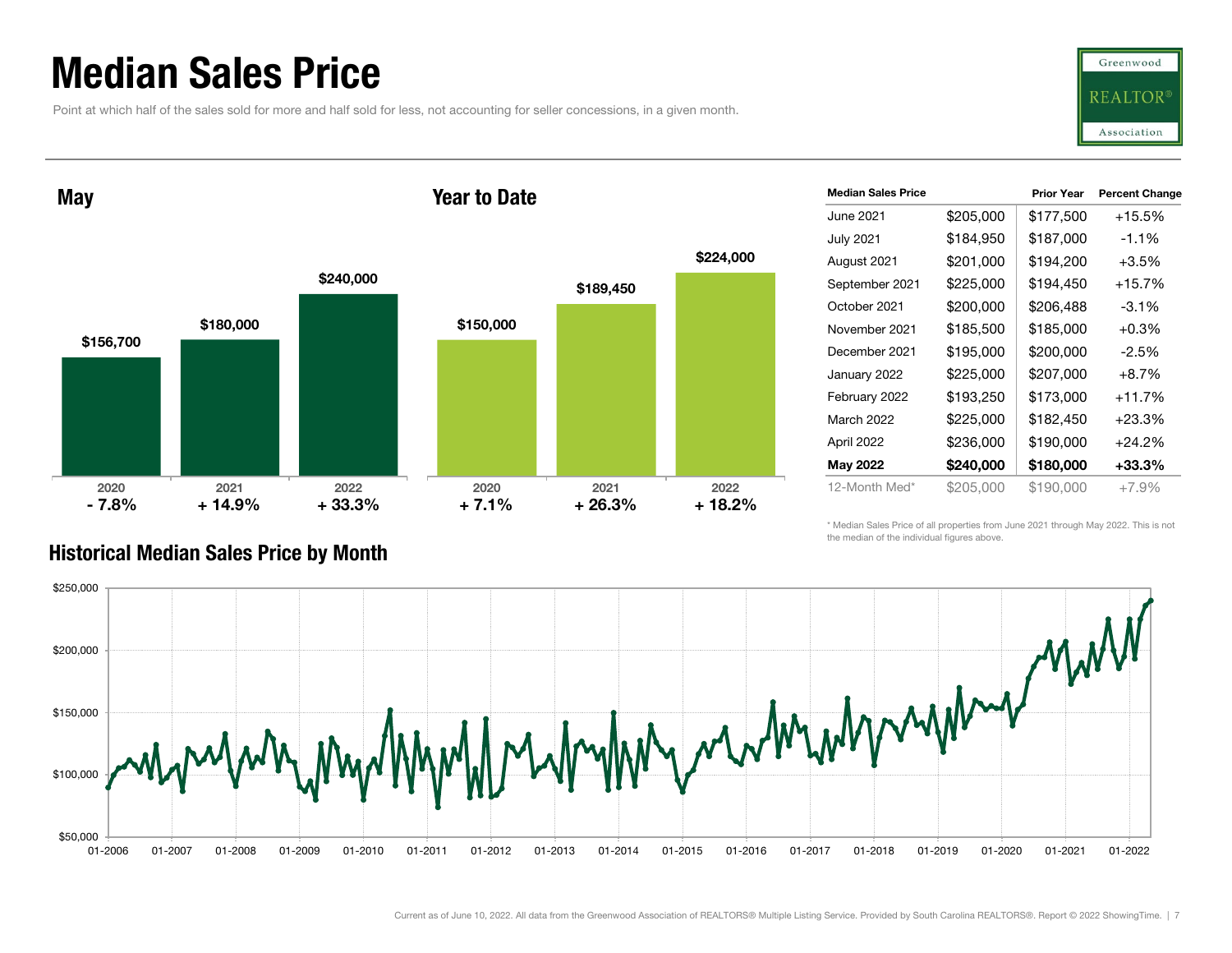### Average Sales Price

Average sales price for all closed sales, not accounting for seller concessions, in a given month.



May

#### Year to Date



| Avg. Sales Price  |           | <b>Prior Year</b> | <b>Percent Change</b> |
|-------------------|-----------|-------------------|-----------------------|
| June 2021         | \$237,758 | \$195,981         | $+21.3%$              |
| <b>July 2021</b>  | \$242,458 | \$206,603         | $+17.4%$              |
| August 2021       | \$241,111 | \$226,522         | $+6.4\%$              |
| September 2021    | \$261,242 | \$224,789         | $+16.2%$              |
| October 2021      | \$248,113 | \$253,255         | $-2.0\%$              |
| November 2021     | \$229,475 | \$209,532         | $+9.5%$               |
| December 2021     | \$230,731 | \$230,409         | $+0.1%$               |
| January 2022      | \$257,730 | \$241,449         | $+6.7%$               |
| February 2022     | \$228,830 | \$207,355         | $+10.4%$              |
| <b>March 2022</b> | \$264,504 | \$224,446         | $+17.8%$              |
| April 2022        | \$259,824 | \$230,668         | +12.6%                |
| May 2022          | \$262,876 | \$233,870         | $+12.4%$              |
| 12-Month Avg*     | \$247.054 | \$224,260         | $+10.2\%$             |

\* Avg. Sales Price of all properties from June 2021 through May 2022. This is not the average of the individual figures above.



#### Historical Average Sales Price by Month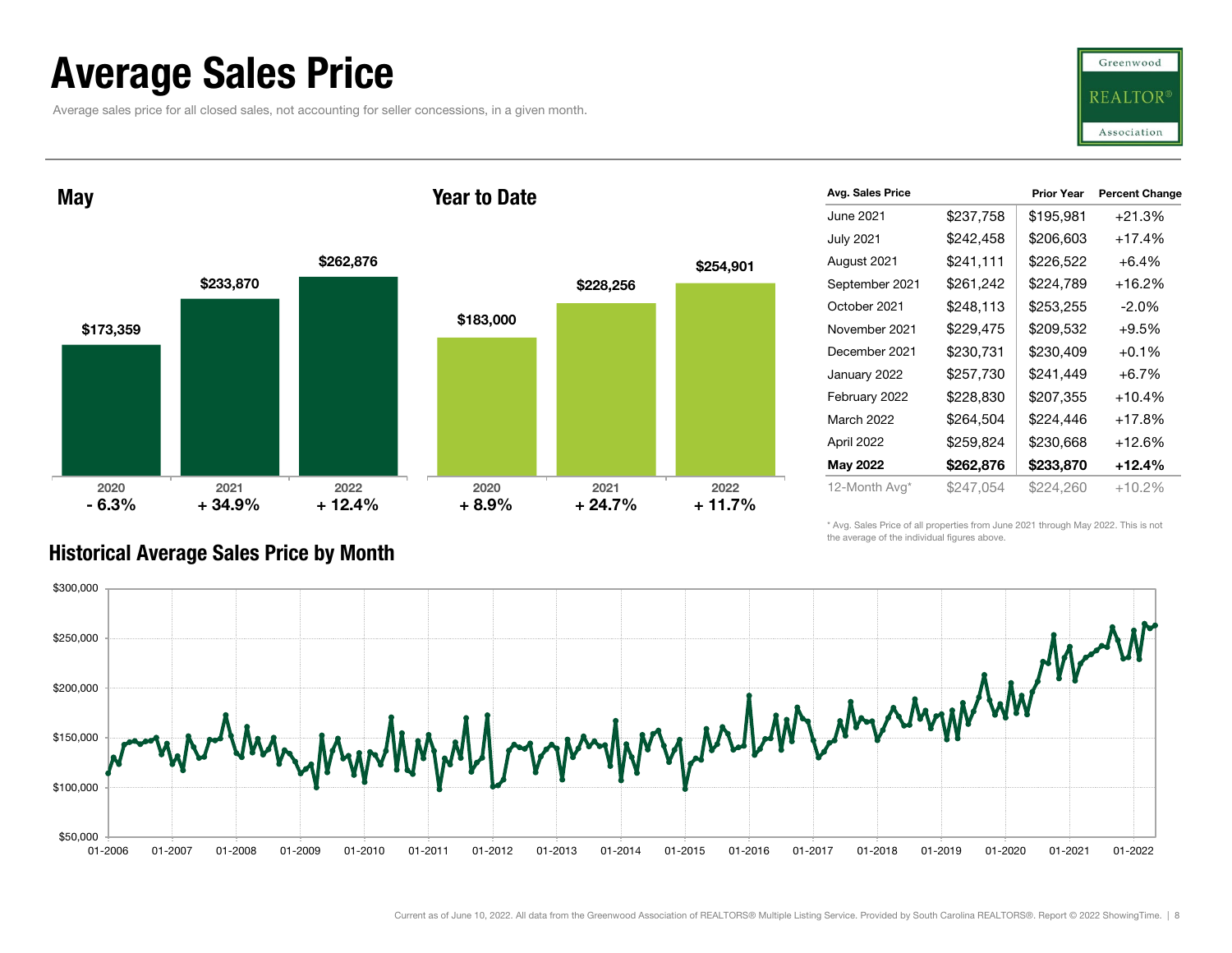### Percent of List Price Received

Percentage found when dividing a property's sales price by its most recent list price, then taking the average for all properties sold in a given month, not accounting for seller concessions.



97.1% 99.3% 97.5% 2020 2021 2022 May 97.0% 98.2% 97.6% 2020 2021 2022 Year to Date $-1.4%$  $+2.3\%$  - 1.8% - 0.2% + 2.3% - 1.8% + 1.2% - 0.6%

| <b>Pct. of List Price Received</b> |       | <b>Prior Year</b> | <b>Percent Change</b> |
|------------------------------------|-------|-------------------|-----------------------|
| June 2021                          | 99.7% | 96.9%             | $+2.9%$               |
| <b>July 2021</b>                   | 98.8% | 96.7%             | $+2.2%$               |
| August 2021                        | 97.9% | 96.4%             | $+1.6%$               |
| September 2021                     | 98.6% | 97.2%             | $+1.4%$               |
| October 2021                       | 97.8% | 97.4%             | $+0.4%$               |
| November 2021                      | 98.5% | 98.0%             | $+0.5%$               |
| December 2021                      | 98.3% | 97.8%             | $+0.5%$               |
| January 2022                       | 94.9% | 98.1%             | -3.3%                 |
| February 2022                      | 98.3% | 97.4%             | $+0.9%$               |
| March 2022                         | 97.2% | 97.8%             | $-0.6%$               |
| April 2022                         | 99.3% | 98.1%             | $+1.2%$               |
| May 2022                           | 97.5% | 99.3%             | -1.8%                 |
| 12-Month Avg*                      | 98.2% | 97.6%             | $+0.6\%$              |

\* Average Pct. of List Price Received for all properties from June 2021 through May 2022. This is not the average of the individual figures above.



#### Historical Percent of List Price Received by Month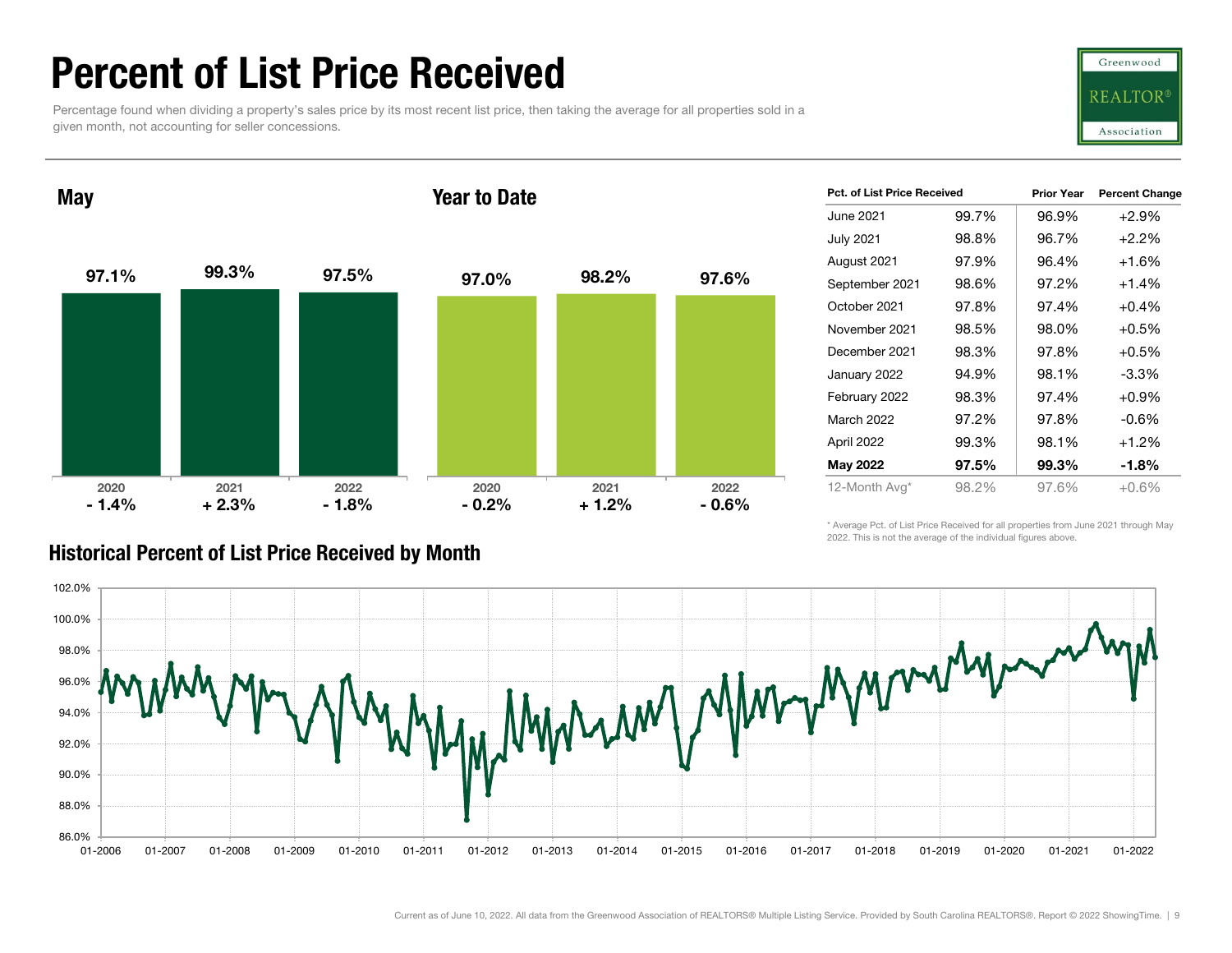## Housing Affordability Index

This index measures housing affordability for the region. For example, an index of 120 means the median household income is 120% of what is necessary to qualify for the median-priced home under prevailing interest rates. A higher number means greater affordability.



Prior Year Percent Change

116 133 -12.8%

118 115 +2.6%

128 128 0.0%

121 118 +2.5%

105 130 -19.2%

July 2021 128 127 +0.8% August 2021 118 122 -3.3% September 2021 105 122 -13.9%

January 2022 105 114 -7.9% February 2022 123 137 -10.2%

April 2022 100 125 -20.0% May 2022 99 132 -25.0% 12-Month Avg 114 125 -9.1%

151132992020 2021 2022 **May** 1581251062020 2021 2022 Year to Date $+8.6\%$  - 12.6% - 25.0% - 6.5% - 12.6% - 25.0% - 20.9% - 15.2%

|  |  | Historical Housing Affordability Index by Month |  |  |  |
|--|--|-------------------------------------------------|--|--|--|
|--|--|-------------------------------------------------|--|--|--|



June 2021

Affordability Index

October 2021

November 2021

December 2021

March 2022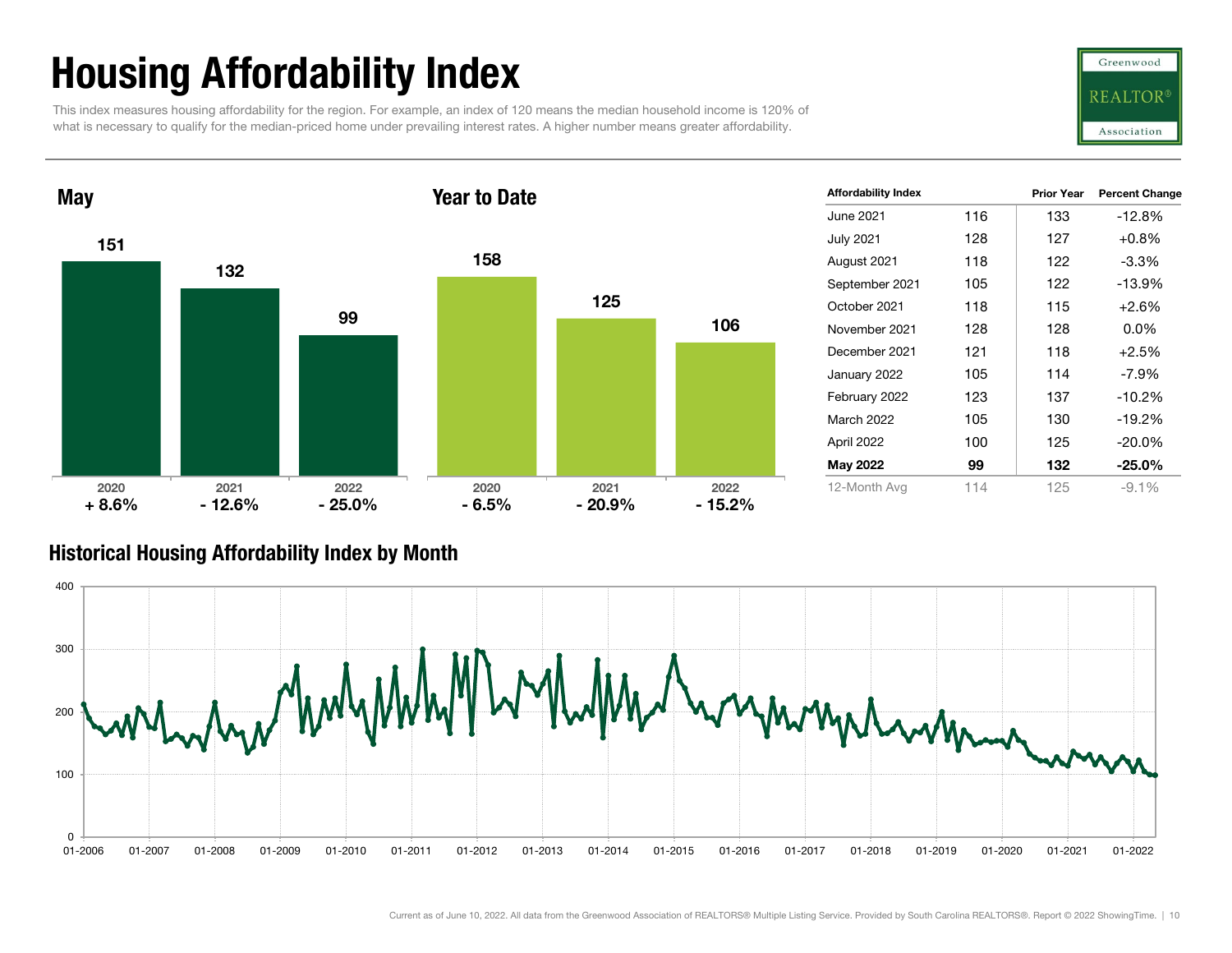### Inventory of Homes for Sale

The number of properties available for sale in active status at the end of a given month.





| <b>Homes for Sale</b> |     | <b>Prior Year</b> | <b>Percent Change</b> |
|-----------------------|-----|-------------------|-----------------------|
| June 2021             | 181 | 261               | -30.7%                |
| <b>July 2021</b>      | 191 | 233               | $-18.0%$              |
| August 2021           | 238 | 251               | $-5.2%$               |
| September 2021        | 259 | 254               | $+2.0%$               |
| October 2021          | 248 | 242               | $+2.5%$               |
| November 2021         | 267 | 207               | $+29.0%$              |
| December 2021         | 234 | 170               | $+37.6%$              |
| January 2022          | 228 | 160               | $+42.5%$              |
| February 2022         | 216 | 160               | $+35.0%$              |
| <b>March 2022</b>     | 225 | 157               | $+43.3%$              |
| April 2022            | 204 | 151               | $+35.1%$              |
| May 2022              | 193 | 187               | $+3.2%$               |
| 12-Month Avg*         | 224 | 203               | +10.3%                |

#### Historical Inventory of Homes for Sale by Month

\* Homes for Sale for all properties from June 2021 through May 2022. This is not the average of the individual figures above.